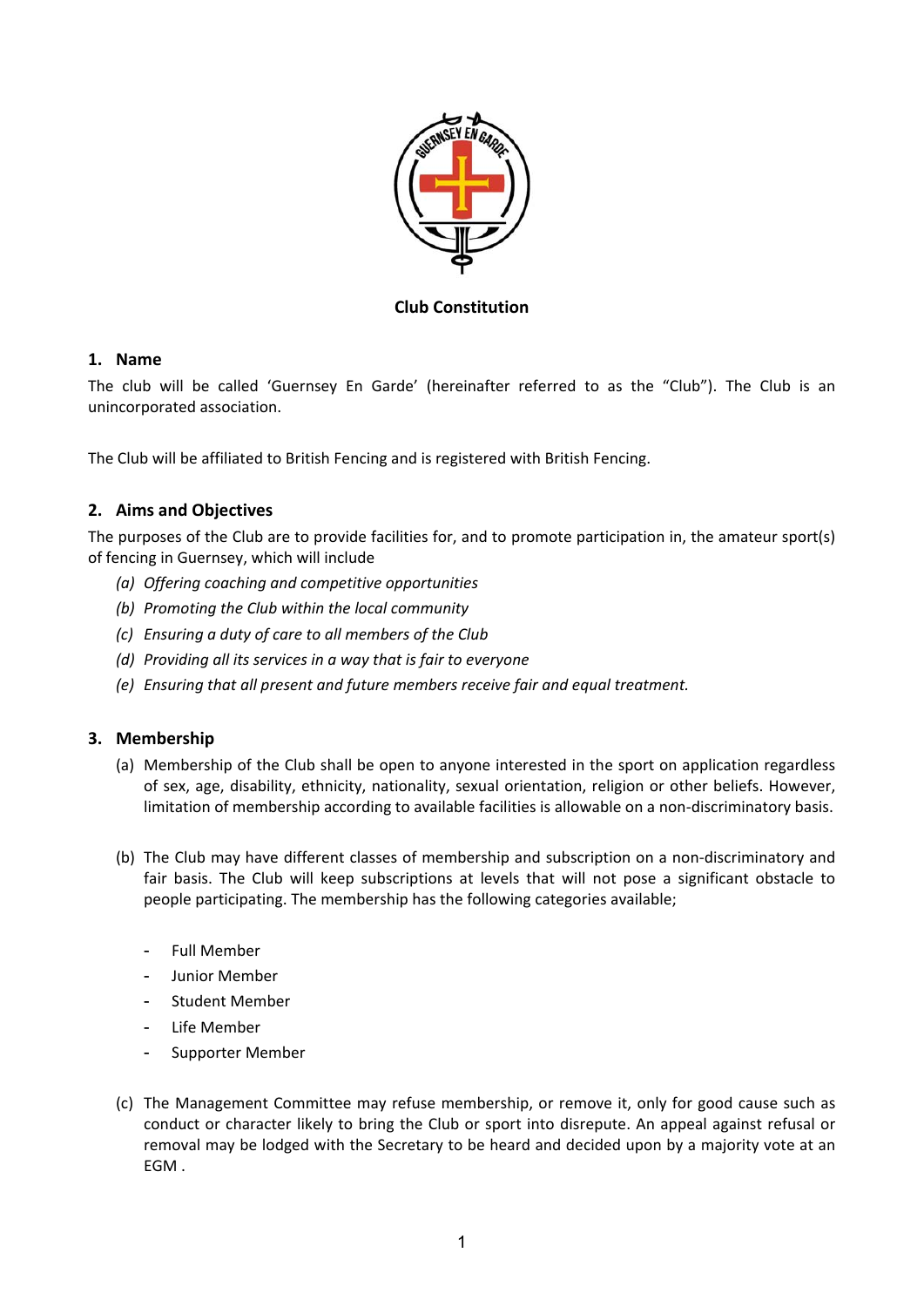- (d) Members in each category will pay membership fees as determined at the Annual General Meeting.
- (e) Individuals shall not be eligible to take part in the business of the Club, vote at general meetings or be eligible for selection of any Club team unless the applicable membership fee has been paid by the due date and/or membership has been agreed by the Club committee.

## **4. Sports Equity**

a) This Club is committed to ensuring that equity is incorporated across all aspects of its development. In doing so it acknowledges and adopts the following Sport England definition of sports equity:

*Sports equity is about fairness in sport, equality of access, recognising inequalities and taking steps to address them. It is about changing the culture and structure of sport to ensure it becomes equally accessible to everyone in society.* 

- b) The Club respects the rights, dignity and worth of every person and will treat everyone equally within the context of their sport, regardless of age, ability, gender, race, ethnicity, religious belief, sexuality or social/economic status.
- c) The Club is committed to everyone having the right to enjoy their sport in an environment free from threat of intimidation, harassment and abuse.
- d) All Club members have a responsibility to oppose discriminatory behaviour and promote equality of opportunity.

#### **5. Committee**

- a) The Club will be managed through the Management Committee consisting of: Chair, Secretary, Treasurer, Welfare Officer and at least three but no more than eight ordinary committee members. Only the holders of these posts will have the right to vote at meetings of the Management Committee.
- b) All Management Committee members must be members of the Club.
- c) Any officer or ordinary committee member may retire by giving the Management Committee fourteen clear days notice in writing (or such shorter notice period as may be agreed by the Management Committee) PROVIDED THAT no officer or ordinary committee member may retire (save as is required at an AGM) if by so doing the Management Committee would consist of fewer than seven people.
- d) Any officer or ordinary committee member may be removed as an officer or ordinary committee member (as appropriate) by the agreement of at least 75% of the Management Committee.
- e) Subject to the provisions of 5a) above the Management Committee has the power to appoint any officer or ordinary committee member, until the succeeding Annual General Meeting.
- f) The Management Committee will be convened by the Secretary of the Club and hold no fewer than four meetings per year.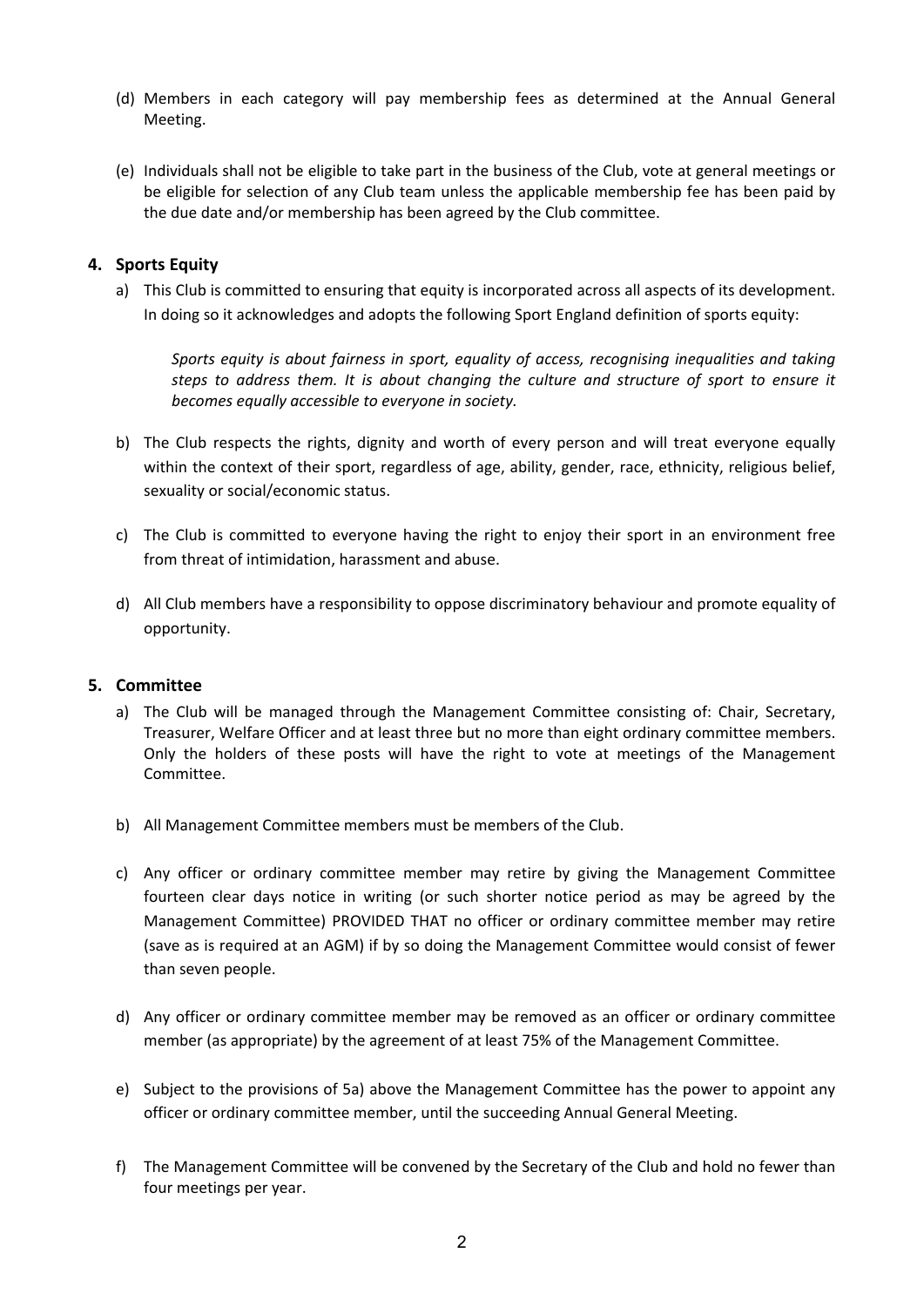- g) The Management Committee will have powers to appoint sub-committees as necessary and appoint advisers to the Management Committee as necessary to fulfil its business.
- h) The Management Committee will be responsible for disciplinary hearings of members who infringe the Club rules/regulations/constitution. The Management Committee will be responsible for taking any action of suspension or discipline following such hearings.
- i) The quorum required for business to be agreed at Management Committee meetings will be three.
- j) The Management Committee will be responsible for adopting new policy, codes of practice and rules that affect the organisation of the Club.
- k) The Management Committee has a duty to ensure that there are measures in place to enable the Club to achieve its purpose effectively, to fulfil its other obligations under its constitution and to discharge any legal obligations to which it is subject.
- l) The Management Committee has a duty to review the activities of the Club, as well as its own performance, from time to time to ensure that the Club continues to achieve its purpose.
- m) The Management Committee has a duty to ensure that the financial position of the Club is satisfactory and prudent for the purposes of the Club's mission, in particular that disbursements are subject to dual control by unconnected people.

#### **6. Officers of the Club**

- a) The officers of the Club will be:
	- *(1)Chair*
	- *(2) Secretary*
	- *(3)Treasurer*
	- *(4)Welfare Officer*

All officers and ordinary committee members are unpaid and must be Guernsey residents.

The first officers of the Club are:

- (1) Chair Peter Mills
- (2) Secretary Mandy Mills
- (3) Treasurer Nicky Simon
- (4) Welfare Officer David McColl
- b) All officers and ordinary committee members must be persons of integrity and probity and have suitable and appropriate skills and experience. All officers and committee members must act in good faith at all times and to act only in accordance within the powers afforded by the constitution.
- c) Officers and ordinary committee members will be elected annually at the annual general meeting (AGM). All officers and ordinary committee members will retire each year but will be eligible for reappointment at the AGM.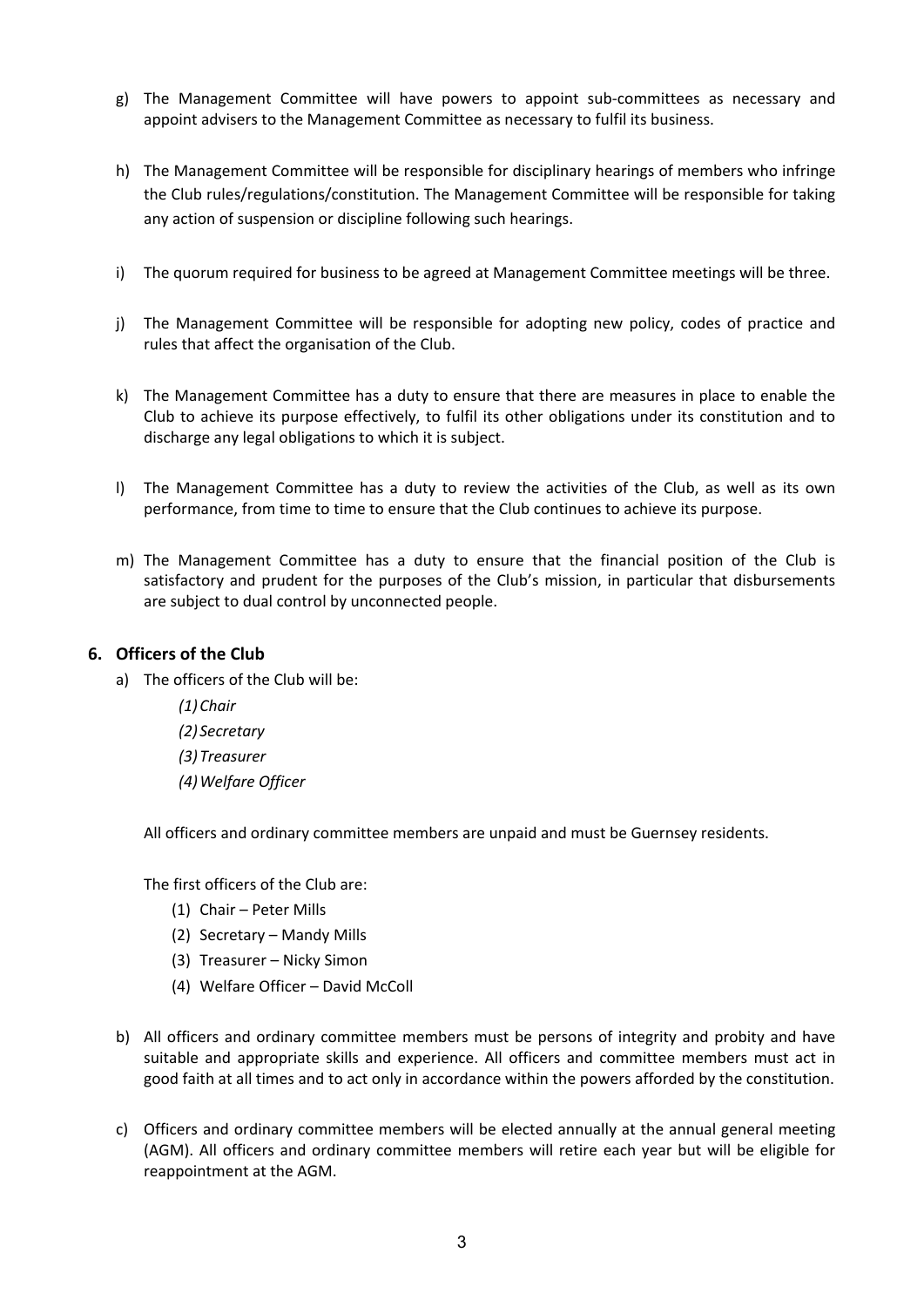- d) The Chair will lead the meetings of the Club.
- e) The Secretary will provide the administrative support for the Club, including calling meetings.

### **7. Finance**

- a) All Club monies will be banked in an account held in the name of the Club.
- b) The Club's Treasurer will be responsible for the finances of the Club, including maintaining the bank accounts and book keeping of the Club.
- c) The financial year of the Club will run from January to December.
- d) Annual accounts will be presented by the Treasurer at the AGM.
- e) Any payments for the Club must be authorised by any two unconnected officers.
- f) All surplus income or profits are to be reinvested in the Club. No surpluses or assets will be distributed to members or third parties.

### **8. Annual General Meetings**

- a) General Meetings are the means whereby the members of the Club exercise their democratic rights in conducting the Club's affairs.
- b) The Club shall hold the Annual General Meeting (AGM) in the last quarter each year to:
	- Approve the minutes of the previous year's AGM.
	- Receive reports from the Chairman and Secretary.
	- Receive a report from the Treasurer and approve the Annual Accounts.
	- Determine whether the Annual Accounts should be audited, verified or inspected.
	- Receive a report from those responsible for certifying the Club's accounts.
	- Elect the officers and ordinary committee members.
	- Agree the membership fees for the following year.
	- Consider any proposed changes to the constitution.
	- Deal with other relevant business.
- c) Notice of the AGM will be given by the Club's Secretary. Not less than fourteen clear days' notice is to be given to all members, such notice to be sent to the last email address provided by such member. In the event a member does not receive the said notice, this shall not preclude nor shall it invalidate the holding of the AGM and the resolutions made thereat. Nominations for officers and ordinary committee members of the Management Committee should be sent to the Secretary prior to the AGM.
- d) All members aged 18 years shall have the right to vote at the AGM.
- e) The quorum for AGMs will be 10 unconnected members eligible to vote at such AGM.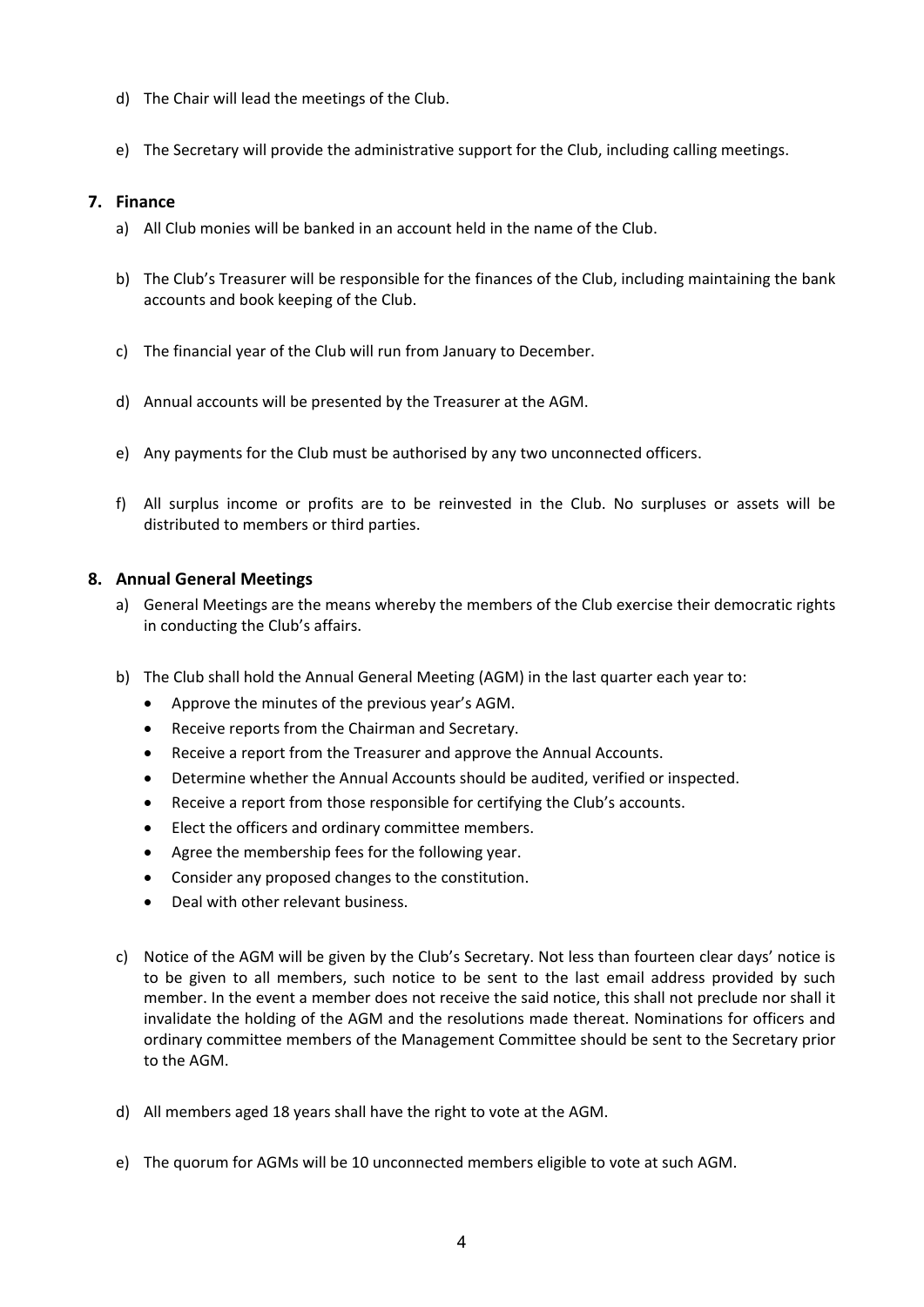f) The Management Committee has the right to call extraordinary general meetings (EGMs) outside the AGM. Procedures for EGMs will be the same as for the AGM.

# **9. Conflicts of Interest**

- a) All members will try to avoid or minimise the potential for conflicts of interest.
- b) All conflicts of interest must be disclosed at any meeting.
- c) If necessary, the particular member may be asked to absent themselves from any discussion where the conflict may be relevant.

### **10. Discipline and Appeals**

- a) All concerns, allegations or reports of poor practice/abuse relating to the welfare of children and young people will be recorded and responded to swiftly and appropriately in accordance with the Club's child protection policy and procedures. The Club Welfare Officer is the lead contact for all members in the event of any child protection concerns.
- b) All complaints regarding the behaviour of members should be submitted in writing to the Secretary.
- c) The Management Committee will meet to hear complaints within thirty days of a complaint being lodged.
- d) The Management Committee has the power to take appropriate disciplinary action, including the termination of membership.
- e) The outcome of a disciplinary hearing should be notified in writing to the person who lodged the complaint and the member against whom the complaint was made within fourteen days of the hearing.
- f) There will be the right to appeal to the Management Committee following disciplinary action being announced, such appeal to be lodged with the Secretary. The Management Committee should consider the appeal within thirty days of the Secretary receiving the appeal.

#### **11. Dissolution**

- a) A resolution to dissolve the Club can only be passed by a majority vote at an AGM or extraordinary general meeting (EGM).
- b) In the event of dissolution, any assets of the Club that remain will not be distributed or otherwise shared between the members of the Club but will be transferred to Guernsey Union d'Escrime LBG for use by them in related community sports.

## **12. Amendments to the Constitution**

The constitution will only be changed through agreement by majority vote at an AGM or EGM.